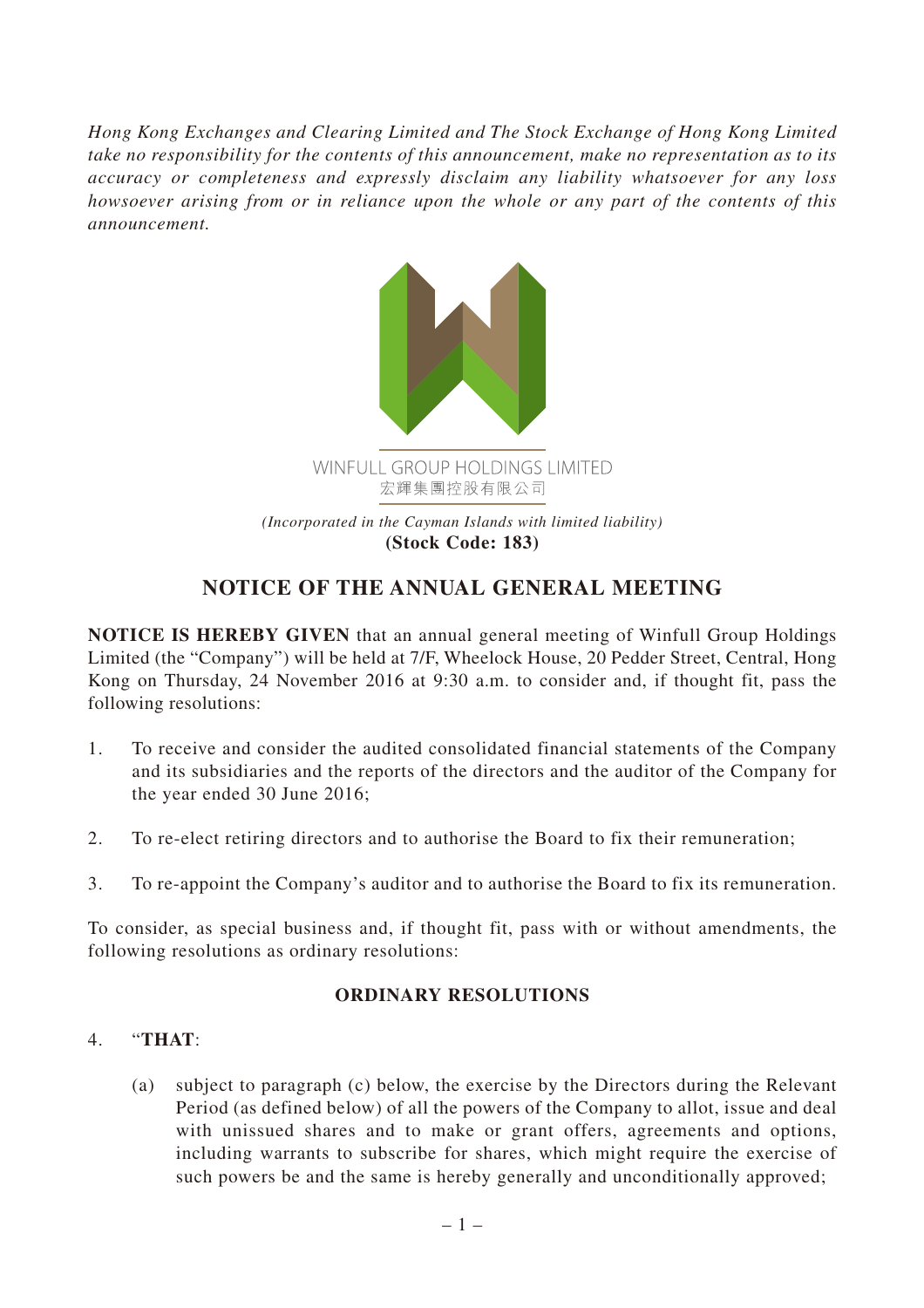- (b) the approval in paragraph (a) above shall authorise the Directors during the Relevant Period (as defined below) to make or grant offers, agreements and options which might require the exercise of such powers after the end of the Relevant Period (as defined below);
- (c) the aggregate nominal amount of share capital allotted or agreed conditionally or unconditionally to be allotted (whether pursuant to options or otherwise) by the Directors pursuant to the approval in paragraph (a) above, otherwise than pursuant to (i) a Rights Issue (as defined below); or (ii) the exercise of any options granted under the Share Option Scheme of the Company; or (iii) any scrip dividend or similar arrangements providing for the allotment and issue of shares in lieu of the whole or part of a dividend on shares in accordance with the articles of association of the Company in force from time to time; or (iv) any issue of shares upon the exercise of rights of subscription or conversion under the terms of any warrants of the Company or any securities which are convertible into shares, shall not exceed the aggregate of:
	- (aa) 20% of the aggregate nominal amount of the share capital of the Company in issue on the date of the passing of this resolution; and
	- (bb) the aggregate nominal amount of any share capital of the Company repurchased by the Company (if the Directors are so authorised by a separate ordinary resolution of the shareholders of the Company) subsequent to the passing of this resolution up to a maximum equivalent to 10% of the aggregate nominal amount of the share capital of the Company in issue on the date of the passing of this resolution,

and the authority pursuant to paragraph (a) of this resolution shall be limited accordingly; and

(d) for the purposes of this resolution:

"Relevant Period" means the period from the date of the passing of this resolution until whichever is the earliest of:

- (i) the conclusion of the next annual general meeting of the Company;
- (ii) the expiration of the period within which the next annual general meeting of the Company is required by the articles of association of the Company, the Companies Law, Cap. 22 (Law 3 of 1961, as consolidated or revised) of the Cayman Islands (the "Companies Law"), or any other applicable law of the Cayman Islands to be held; and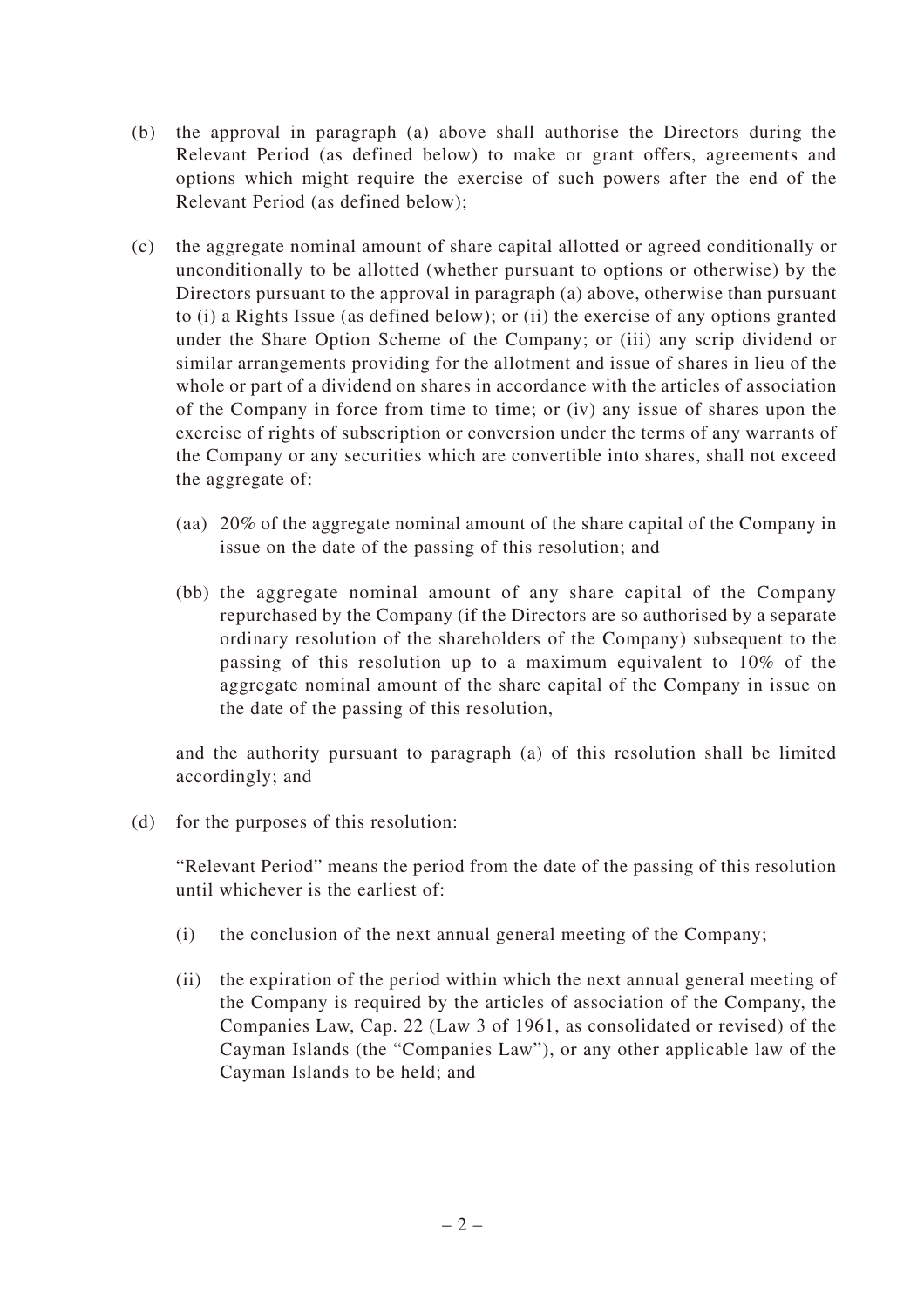(iii) the passing of an ordinary resolution by the shareholders of the Company in general meeting revoking or varying the authority given to the Directors by this resolution;

"Rights Issue" means an offer of shares, or offer or issue of warrants, options or other securities giving rights to subscribe for shares open for a period fixed by the Directors to holders of shares on the register on a fixed record date in proportion to their then holdings of shares (subject to such exclusion or other arrangements as the Directors may deem necessary or expedient in relation to fractional entitlements, or having regard to any restrictions or obligations under the laws of, or the requirements of, or the expense or delay which may be involved in determining the existence or extent of any restrictions or obligations under the laws of, or the requirements of, any jurisdiction outside Hong Kong or any recognised regulatory body or any stock exchange outside Hong Kong)."

## 5. "**THAT**:

- (a) the exercise by the Directors during the Relevant Period (as defined below) of all powers of the Company to purchase the issued shares of the Company on The Stock Exchange of Hong Kong Limited (the "Stock Exchange") or any other stock exchange on which the shares may be listed and recognised by the Securities and Futures Commission and the Stock Exchange for such purpose, and otherwise in accordance with the rules and regulations of the Securities and Futures Commission, the Stock Exchange, the Companies Law and all other applicable laws in this regard, be and the same is hereby generally and unconditionally approved;
- (b) the aggregate nominal amount of Shares which may be purchased by the Company pursuant to the approval in paragraph (a) during the Relevant Period (as defined below) shall not exceed 10% of the aggregate nominal amount of the issued share capital of the Company as at the date of the passing of this resolution and the authority pursuant to paragraph (a) of this resolution shall be limited accordingly; and
- (c) for the purposes of this resolution, "Relevant Period" means the period from the date of the passing of this resolution until whichever is the earliest of:
	- (i) the conclusion of the next annual general meeting of the Company;
	- (ii) the expiration of the period within which the next annual general meeting of the Company is required by the articles of association of the Company, the Companies Law, or any other applicable law of the Cayman Islands to be held; and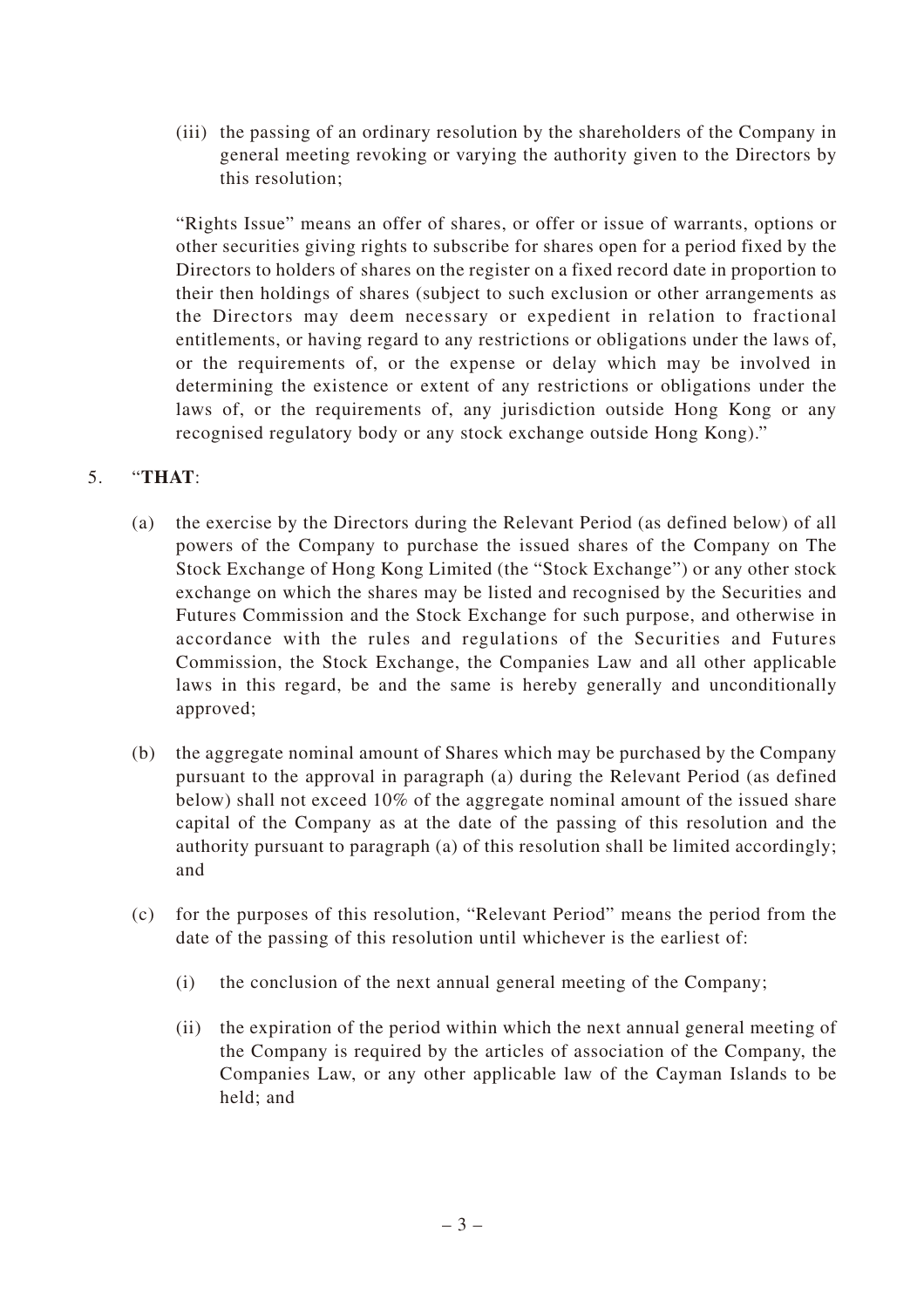- (iii) the passing of an ordinary resolution by the shareholders of the Company in general meeting revoking or varying the authority given to the Directors by this resolution."
- 6. "**THAT** the Directors be and are hereby authorised to exercise the authority referred to in paragraph (a) of resolution no. 4 above in respect of the share capital of the Company referred to in sub-paragraph (bb) of paragraph (c) of such resolution."

By order of the Board of **Winfull Group Holdings Limited Pong Wilson Wai San** *Executive Director*

Hong Kong, 21 October 2016

*Registered office:* Cricket Square Hutchins Drive P.O. Box 2681 Grand Cayman KY1-1111 Cayman Islands

*Head office and principal place of business in Hong Kong:* Unit A, 6/F 9 Queen's Road Central Hong Kong

*Notes:*

- 1. A member entitled to attend and vote at the annual general meeting of the Company convened by the above notice is entitled to appoint one or more proxy to attend and, subject to the provisions of the articles of association of the Company, to vote on his behalf. A proxy need not be a member of the Company but must be present in person at the annual general meeting to represent the member. If more than one proxy is so appointed, the appointment shall specify the number and class of shares in respect of which each such proxy is so appointed.
- 2. In order to be valid, the form of proxy must be deposited together with a power of attorney or other authority, if any, under which it is signed or a notarially certified copy of that power or authority, at the offices of the Company's branch share registrar and transfer office in Hong Kong, Tricor Tengis Limited at Level 22, Hopewell Centre, 183 Queen's Road East, Hong Kong not less than 48 hours before the time for holding the meeting or any adjourned meeting. Completion and return of a form of proxy will not preclude a shareholder of the Company from attending in person and voting at the annual general meeting or any adjournment thereof, should he so wish.
- 3. The register of members of the Company will be closed from Monday, 21 November 2016 to Thursday, 24 November 2016 both days inclusive, during which period no transfers of shares shall be effected. In order to qualify for attending the forthcoming annual general meeting of the Company, all transfers of shares, accompanied by the relevant share certificates and transfer forms, must be lodged with the Company's Hong Kong branch share registrar, Tricor Tengis Limited at Level 22, Hopewell Centre, 183 Queen's Road East, Hong Kong for registration not later than 4:30 p.m. on Friday, 18 November 2016.
- 4. In relation to proposed resolutions nos. 4 and 6 above, approval is being sought from the shareholders of the Company for the grant to the directors of the Company a general mandate to authorise the allotment and issue of shares of the Company under the Listing Rules. The directors of the Company have no immediate plans to issue any new shares of the Company other than shares which may fall to be issued under the Share Option Scheme of the Company or any scrip dividend scheme which may be approved by shareholders of the Company.